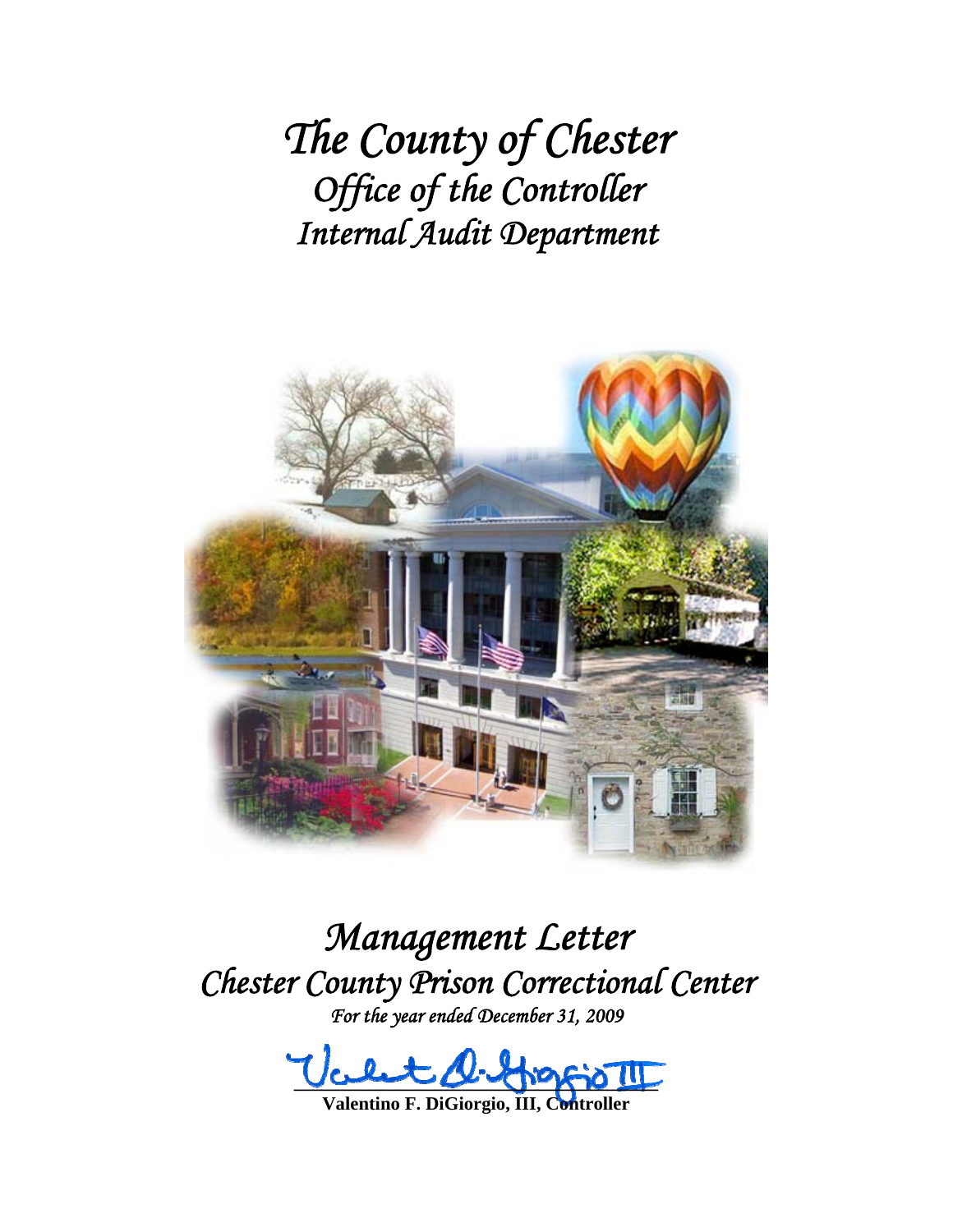# **To: Robert J. Cochlin, Manager Chester County Prison Correctional Center**

## *Introduction*

On April 8, 2010, Internal Audit completed an audit of the *Chester County Prison Correctional Center (Center)* for the year ended December 31, 2009. Gretchen W. Sohn, CIA, was the auditorin-charge and was assisted by one additional staff member. Internal Audit is required by the Pennsylvania County Code to review county offices/departments annually to ensure compliance with policies and procedures and to assess their overall internal control structure. The scope of our audit included a review of the following:

- Cash
- Cash Receipts
- Cash Disbursements
- Voided Transactions
- Inmate Welfare Fund
- Unclaimed Property (Escheats)

We conducted our audit in accordance with generally accepted auditing standards and standards applicable to financial audits contained in *Government Auditing Standards* published by the Comptroller of the United States. We have also issued our Independent Auditor's Report on Compliance and Internal Control over Financial Reporting concurrent with this Management Letter. Disclosures and other information in that Report (also dated April 8, 2010) should be considered in conjunction with this Management Letter.

### *Executive Summary*

The management and staff of the *Center* are, in all material respects, in compliance with policies and procedures applicable to the maintenance of the *Center's* funds. The audit disclosed no procedural or internal control weaknesses. Our observation and testing revealed a knowledgeable and well trained office staff.

We would like to thank the *Center's* manager and assistant manager for their cooperation and assistance during the course of this audit.

Please feel free to contact our office at (610) 344-6797 should you have any questions or concerns.